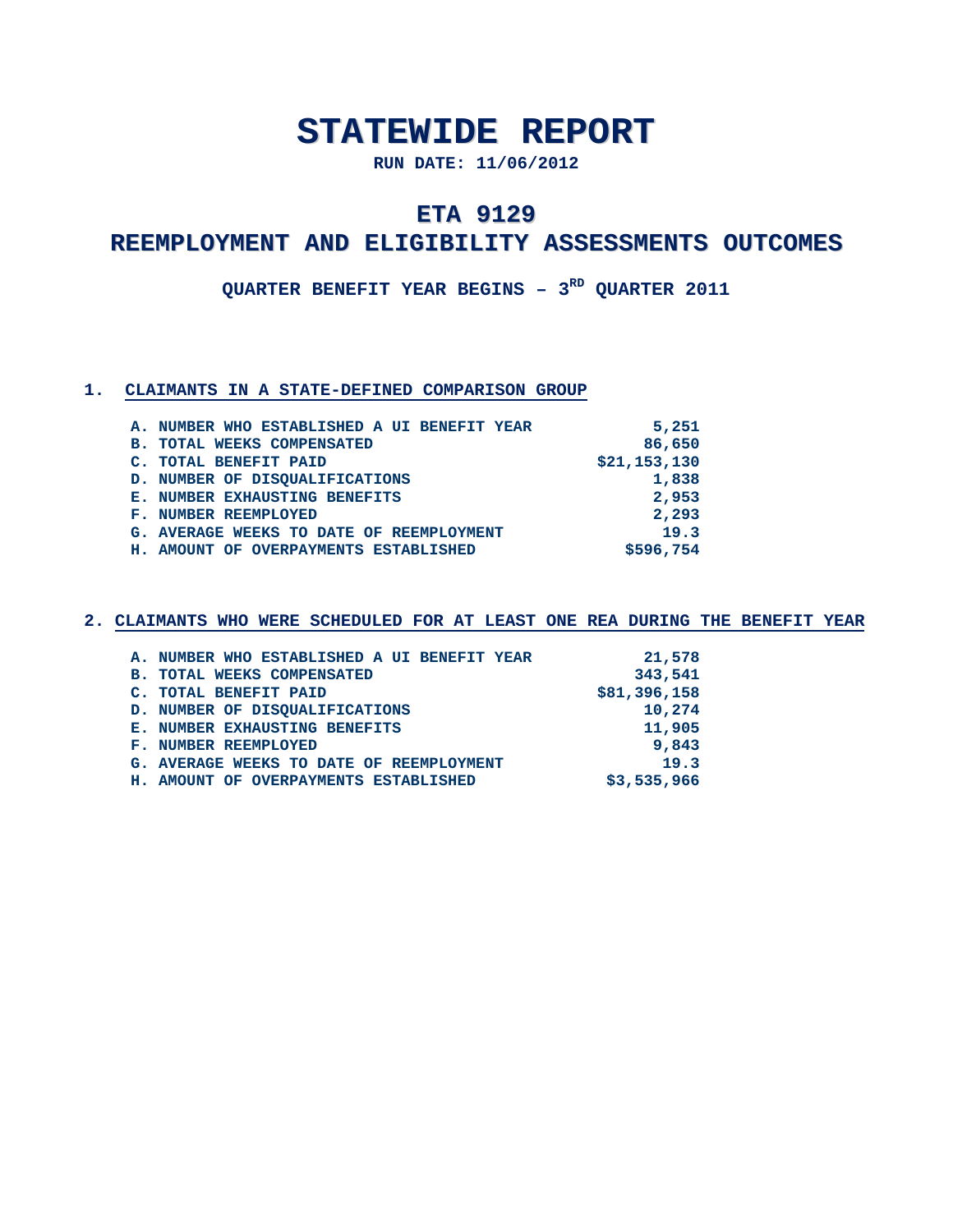**RUN DATE: 11/06/2012**

## **ETA 9129**

### **REEMPLOYMENT AND ELIGIBILITY ASSESSMENTS OUTCOMES**

**QUARTER BENEFIT YEAR BEGINS - 3RD QUARTER 2011**

### **1. CLAIMANTS IN A STATE-DEFINED COMPARISON GROUP**

| A. NUMBER WHO ESTABLISHED A UI BENEFIT YEAR | 49        |
|---------------------------------------------|-----------|
| <b>B. TOTAL WEEKS COMPENSATED</b>           | 700       |
| C. TOTAL BENEFIT PAID                       | \$179,152 |
| D. NUMBER OF DISQUALIFICATIONS              | 28        |
| <b>E. NUMBER EXHAUSTING BENEFITS</b>        | 24        |
| <b>F. NUMBER REEMPLOYED</b>                 | 27        |
| G. AVERAGE WEEKS TO DATE OF REEMPLOYMENT    | 16.3      |
| H. AMOUNT OF OVERPAYMENTS ESTABLISHED       | \$4.297   |
|                                             |           |

| A. NUMBER WHO ESTABLISHED A UI BENEFIT YEAR | 358         |
|---------------------------------------------|-------------|
| <b>B. TOTAL WEEKS COMPENSATED</b>           | 5,276       |
| C. TOTAL BENEFIT PAID                       | \$1,254,652 |
| D. NUMBER OF DISQUALIFICATIONS              | 154         |
| <b>E. NUMBER EXHAUSTING BENEFITS</b>        | 182         |
| F. NUMBER REEMPLOYED                        | 172         |
| G. AVERAGE WEEKS TO DATE OF REEMPLOYMENT    | 20.9        |
| H. AMOUNT OF OVERPAYMENTS ESTABLISHED       | \$63.471    |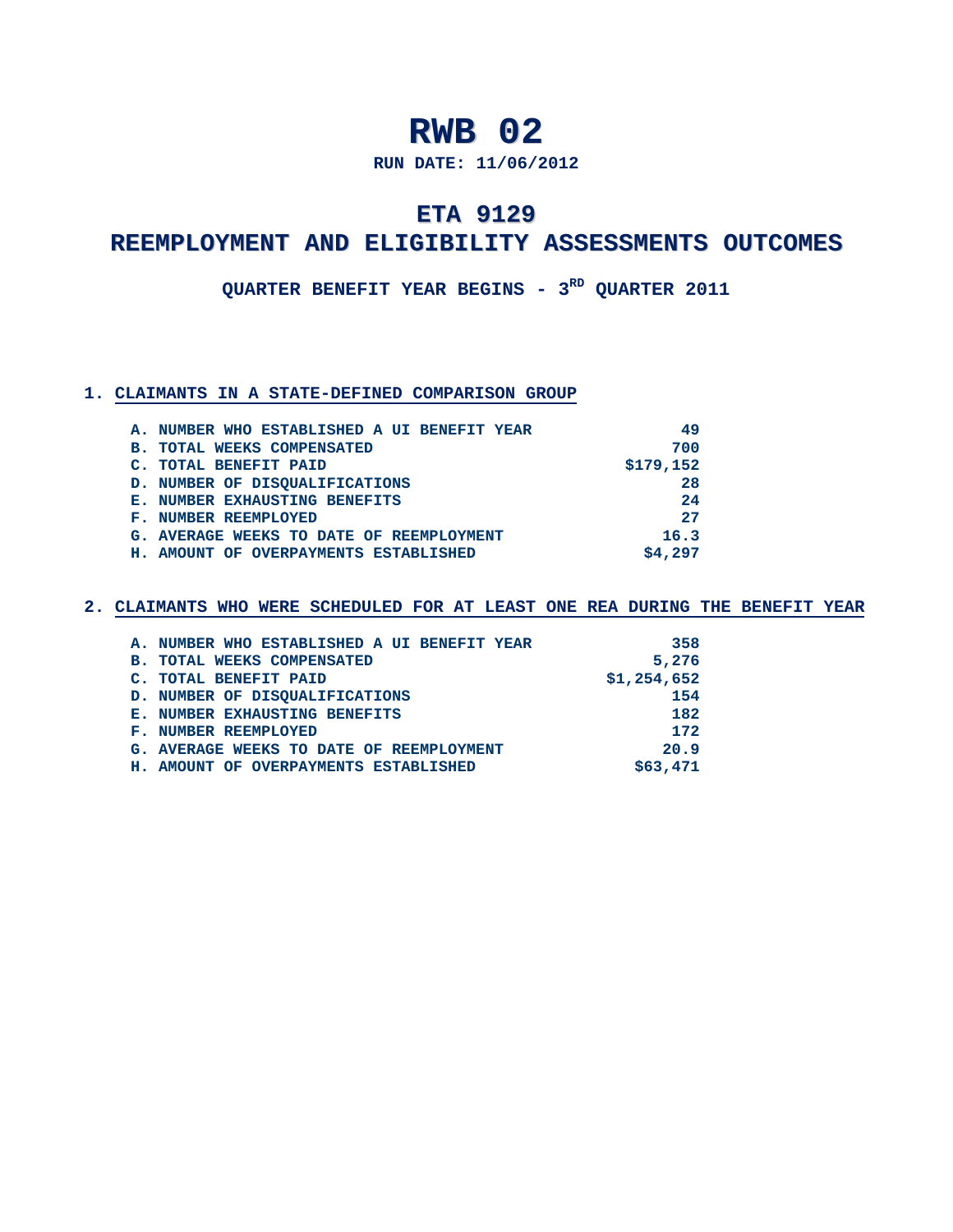### **RUN DATE: 11/06/2012**

### **ETA 9129**

### **REEMPLOYMENT AND ELIGIBILITY ASSESSMENTS OUTCOMES**

**QUARTER BENEFIT YEAR BEGINS - 3RD QUARTER 2011**

#### **1. CLAIMANTS IN A STATE-DEFINED COMPARISON GROUP**

|                | A. NUMBER WHO ESTABLISHED A UI BENEFIT YEAR | 5        |
|----------------|---------------------------------------------|----------|
| в.             | TOTAL WEEKS COMPENSATED                     | 57       |
| $\mathbf{C}$ . | <b>TOTAL BENEFIT PAID</b>                   | \$15,332 |
|                | D. NUMBER OF DISQUALIFICATIONS              |          |
|                | <b>E. NUMBER EXHAUSTING BENEFITS</b>        |          |
|                | <b>F. NUMBER REEMPLOYED</b>                 | 2        |
|                | G. AVERAGE WEEKS TO DATE OF REEMPLOYMENT    | 32.1     |
|                | H. AMOUNT OF OVERPAYMENTS ESTABLISHED       | \$528    |

| A. NUMBER WHO ESTABLISHED A UI BENEFIT YEAR | 152       |
|---------------------------------------------|-----------|
| <b>B. TOTAL WEEKS COMPENSATED</b>           | 2,313     |
| C. TOTAL BENEFIT PAID                       | \$512,862 |
| D. NUMBER OF DISQUALIFICATIONS              | 82        |
| E. NUMBER EXHAUSTING BENEFITS               | 79        |
| <b>F. NUMBER REEMPLOYED</b>                 | 63        |
| G. AVERAGE WEEKS TO DATE OF REEMPLOYMENT    | 18.8      |
| H. AMOUNT OF OVERPAYMENTS ESTABLISHED       | \$24,276  |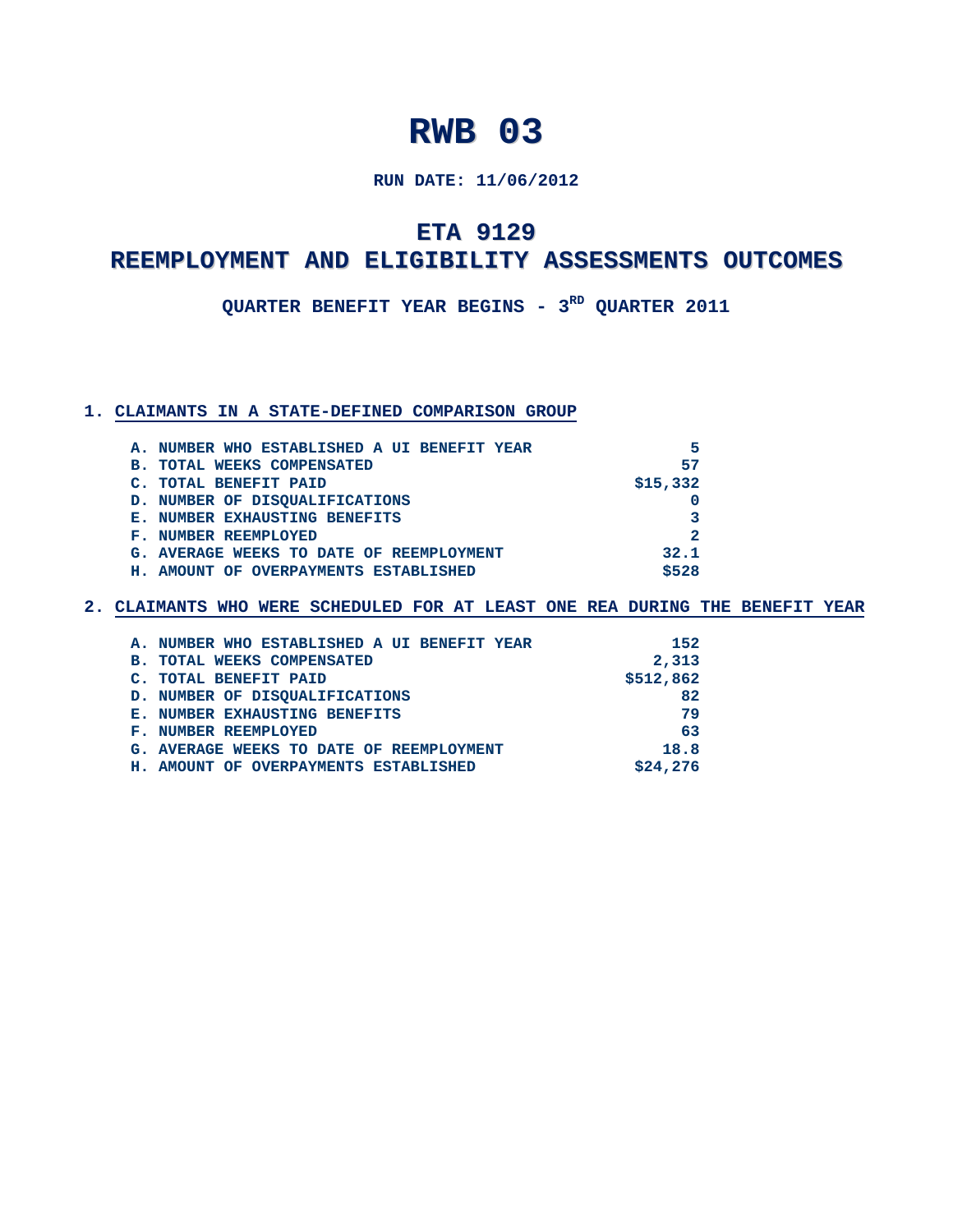### **RUN DATE: 11/06/2012**

### **ETA 9129**

### **REEMPLOYMENT AND ELIGIBILITY ASSESSMENTS OUTCOMES**

**QUARTER BENEFIT YEAR BEGINS - 3RD QUARTER 2011**

### **1. CLAIMANTS IN A STATE-DEFINED COMPARISON GROUP**

| A. NUMBER WHO ESTABLISHED A UI BENEFIT YEAR | 19       |
|---------------------------------------------|----------|
| <b>B. TOTAL WEEKS COMPENSATED</b>           | 346      |
| C. TOTAL BENEFIT PAID                       | \$79,919 |
| D. NUMBER OF DISQUALIFICATIONS              |          |
| <b>E. NUMBER EXHAUSTING BENEFITS</b>        | 14       |
| <b>F. NUMBER REEMPLOYED</b>                 | 10       |
| G. AVERAGE WEEKS TO DATE OF REEMPLOYMENT    | 29.2     |
| H. AMOUNT OF OVERPAYMENTS ESTABLISHED       | \$1.274  |

|    | A. NUMBER WHO ESTABLISHED A UI BENEFIT YEAR | 451         |
|----|---------------------------------------------|-------------|
| в. | TOTAL WEEKS COMPENSATED                     | 7,078       |
|    | C. TOTAL BENEFIT PAID                       | \$1,582,723 |
|    | D. NUMBER OF DISQUALIFICATIONS              | 244         |
|    | <b>E. NUMBER EXHAUSTING BENEFITS</b>        | 269         |
|    | <b>F. NUMBER REEMPLOYED</b>                 | 208         |
|    | G. AVERAGE WEEKS TO DATE OF REEMPLOYMENT    | 21.5        |
|    | H. AMOUNT OF OVERPAYMENTS ESTABLISHED       | \$107,768   |
|    |                                             |             |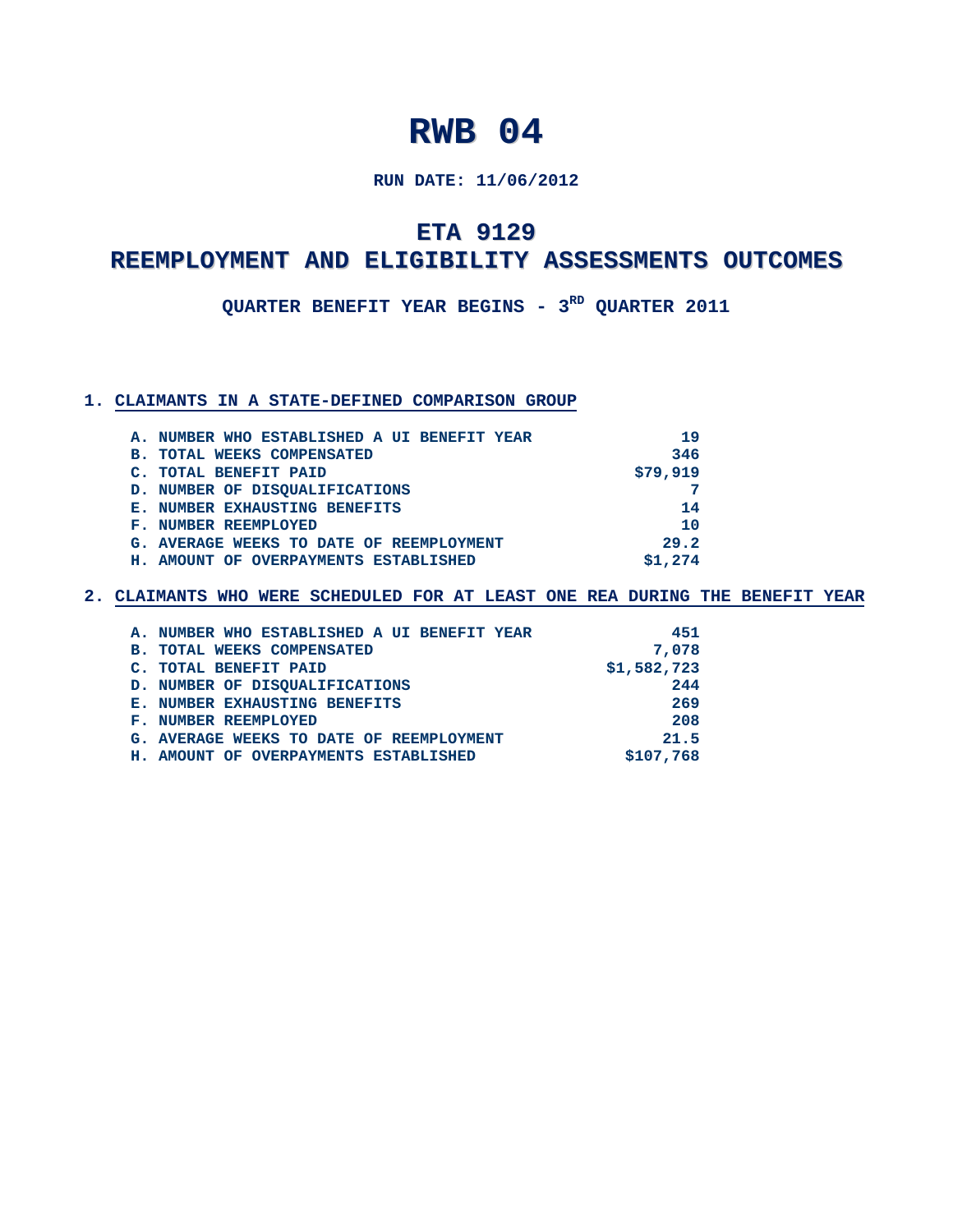### **RUN DATE: 11/06/2012**

### **ETA 9129**

### **REEMPLOYMENT AND ELIGIBILITY ASSESSMENTS OUTCOMES**

**QUARTER BENEFIT YEAR BEGINS - 3RD QUARTER 2011**

### **1. CLAIMANTS IN A STATE-DEFINED COMPARISON GROUP**

|    | A. NUMBER WHO ESTABLISHED A UI BENEFIT YEAR | 50        |
|----|---------------------------------------------|-----------|
| в. | TOTAL WEEKS COMPENSATED                     | 787       |
|    | C. TOTAL BENEFIT PAID                       | \$172,918 |
|    | D. NUMBER OF DISQUALIFICATIONS              | 10        |
|    | <b>E. NUMBER EXHAUSTING BENEFITS</b>        | 29        |
|    | <b>F. NUMBER REEMPLOYED</b>                 | 18        |
|    | G. AVERAGE WEEKS TO DATE OF REEMPLOYMENT    | 19.3      |
|    | H. AMOUNT OF OVERPAYMENTS ESTABLISHED       | \$4,161   |
|    |                                             |           |

| A. NUMBER WHO ESTABLISHED A UI BENEFIT YEAR | 77        |
|---------------------------------------------|-----------|
| <b>B. TOTAL WEEKS COMPENSATED</b>           | 1,274     |
| C. TOTAL BENEFIT PAID                       | \$282,766 |
| D. NUMBER OF DISQUALIFICATIONS              | 46        |
| <b>E. NUMBER EXHAUSTING BENEFITS</b>        | 49        |
| <b>F. NUMBER REEMPLOYED</b>                 | 31        |
| G. AVERAGE WEEKS TO DATE OF REEMPLOYMENT    | 22.2      |
| H. AMOUNT OF OVERPAYMENTS ESTABLISHED       | \$23,780  |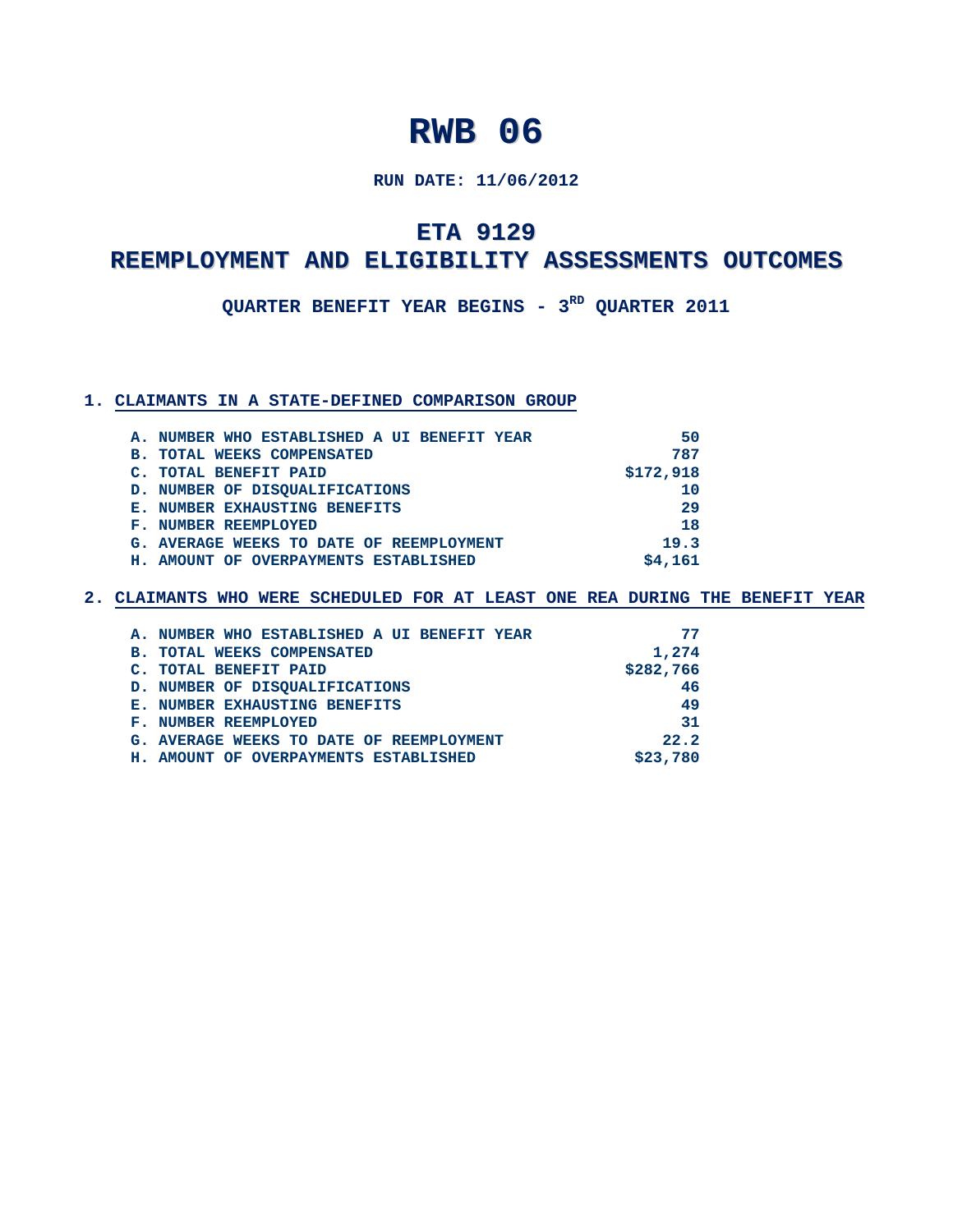### **RUN DATE: 11/06/2012**

### **ETA 9129**

### **REEMPLOYMENT AND ELIGIBILITY ASSESSMENTS OUTCOMES**

**QUARTER BENEFIT YEAR BEGINS - 3RD QUARTER 2011**

#### **1. CLAIMANTS IN A STATE-DEFINED COMPARISON GROUP**

|           | A. NUMBER WHO ESTABLISHED A UI BENEFIT YEAR | 12       |
|-----------|---------------------------------------------|----------|
| <b>B.</b> | TOTAL WEEKS COMPENSATED                     | 183      |
| C.        | <b>TOTAL BENEFIT PAID</b>                   | \$39,337 |
|           | D. NUMBER OF DISQUALIFICATIONS              |          |
|           | <b>E. NUMBER EXHAUSTING BENEFITS</b>        | 8        |
|           | <b>F. NUMBER REEMPLOYED</b>                 | 5        |
|           | G. AVERAGE WEEKS TO DATE OF REEMPLOYMENT    | 17.5     |
|           | H. AMOUNT OF OVERPAYMENTS ESTABLISHED       | \$698    |

| A. NUMBER WHO ESTABLISHED A UI BENEFIT YEAR | 210       |
|---------------------------------------------|-----------|
| <b>B. TOTAL WEEKS COMPENSATED</b>           | 3,221     |
| C. TOTAL BENEFIT PAID                       | \$711,508 |
| D. NUMBER OF DISQUALIFICATIONS              | 103       |
| <b>E. NUMBER EXHAUSTING BENEFITS</b>        | 121       |
| <b>F. NUMBER REEMPLOYED</b>                 | 88        |
| G. AVERAGE WEEKS TO DATE OF REEMPLOYMENT    | 16.1      |
| H. AMOUNT OF OVERPAYMENTS ESTABLISHED       | \$47,723  |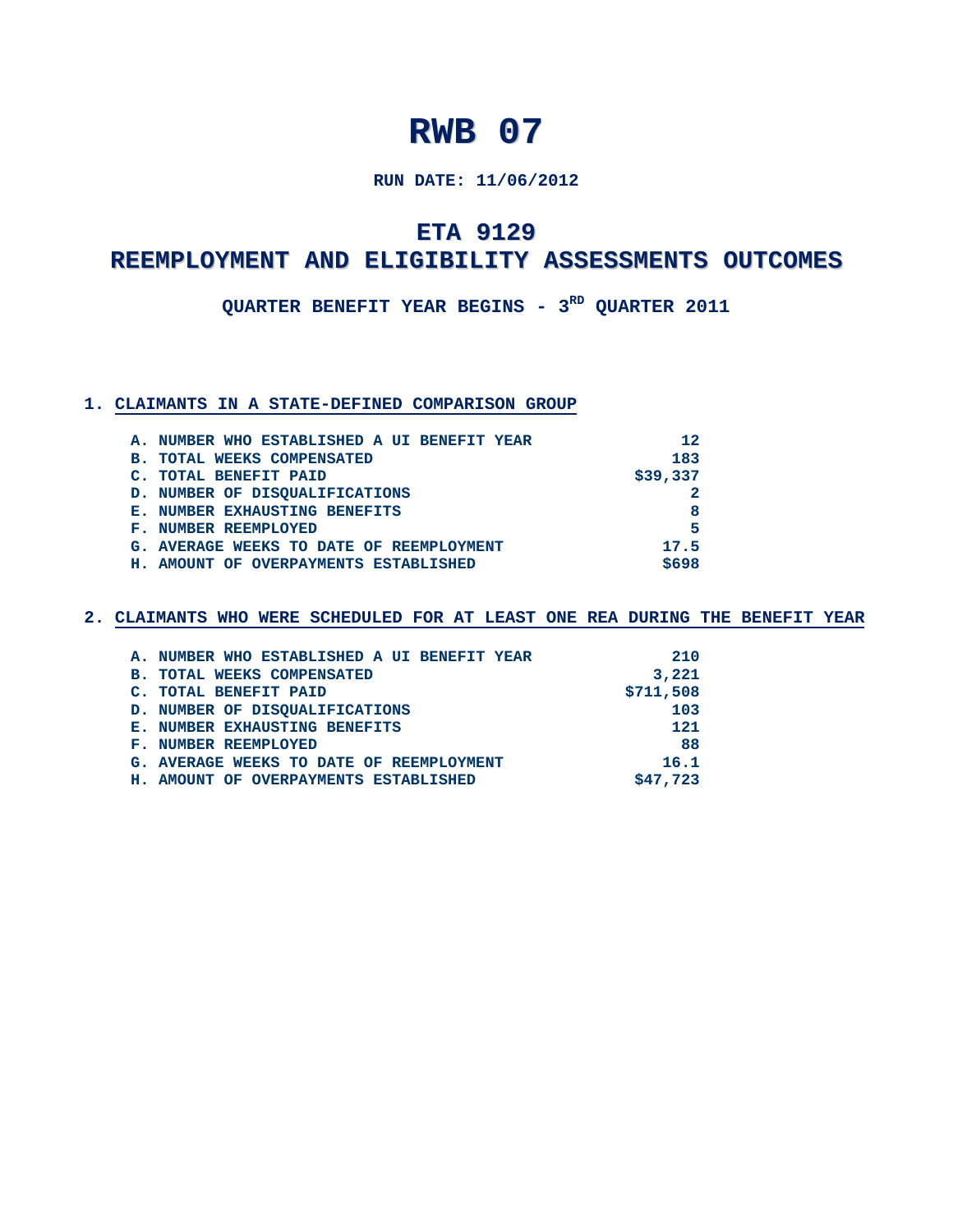**RUN DATE: 11/06/2012**

## **ETA 9129**

### **REEMPLOYMENT AND ELIGIBILITY ASSESSMENTS OUTCOMES**

**QUARTER BENEFIT YEAR BEGINS - 3RD QUARTER 2011**

#### **1. CLAIMANTS IN A STATE-DEFINED COMPARISON GROUP**

|    | A. NUMBER WHO ESTABLISHED A UI BENEFIT YEAR | 139       |
|----|---------------------------------------------|-----------|
|    | <b>B. TOTAL WEEKS COMPENSATED</b>           | 1,989     |
| C. | <b>TOTAL BENEFIT PAID</b>                   | \$450,662 |
|    | D. NUMBER OF DISQUALIFICATIONS              | 45        |
|    | <b>E. NUMBER EXHAUSTING BENEFITS</b>        | 66        |
|    | <b>F. NUMBER REEMPLOYED</b>                 | 64        |
|    | G. AVERAGE WEEKS TO DATE OF REEMPLOYMENT    | 16.2      |
|    | H. AMOUNT OF OVERPAYMENTS ESTABLISHED       | \$20.425  |

| A. NUMBER WHO ESTABLISHED A UI BENEFIT YEAR | 1,515       |
|---------------------------------------------|-------------|
| <b>B. TOTAL WEEKS COMPENSATED</b>           | 23,543      |
| C. TOTAL BENEFIT PAID                       | \$5,601,949 |
| D. NUMBER OF DISQUALIFICATIONS              | 683         |
| <b>E. NUMBER EXHAUSTING BENEFITS</b>        | 783         |
| <b>F. NUMBER REEMPLOYED</b>                 | 741         |
| G. AVERAGE WEEKS TO DATE OF REEMPLOYMENT    | 19.4        |
| H. AMOUNT OF OVERPAYMENTS ESTABLISHED       | \$293,064   |
|                                             |             |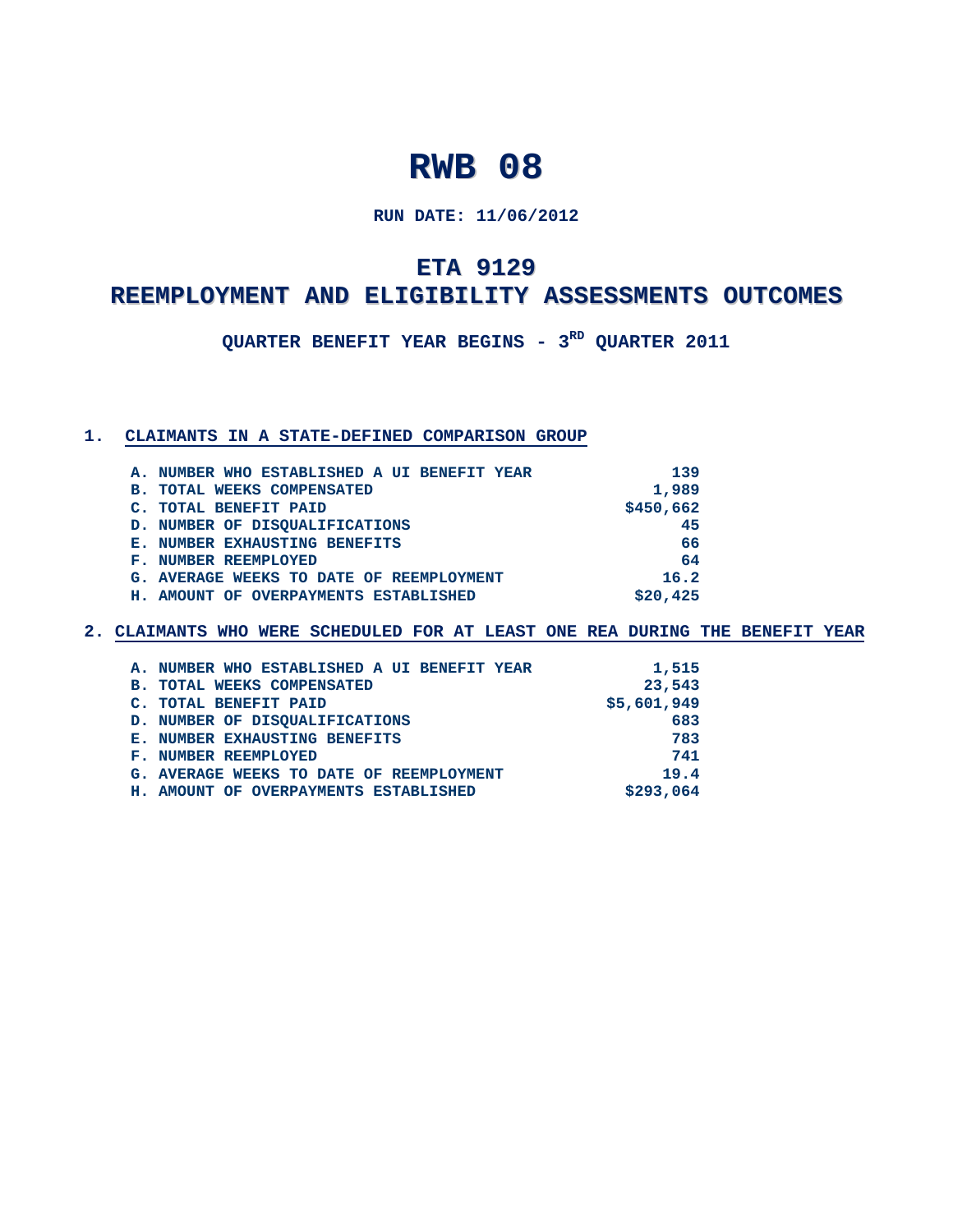**RUN DATE: 11/06/2012**

## **ETA 9129**

### **REEMPLOYMENT AND ELIGIBILITY ASSESSMENTS OUTCOMES**

QUARTER BENEFIT YEAR BEGINS -  $3^{RD}$  QUARTER 2011

#### **1. CLAIMANTS IN A STATE-DEFINED COMPARISON GROUP**

|           | A. NUMBER WHO ESTABLISHED A UI BENEFIT YEAR |          |
|-----------|---------------------------------------------|----------|
| <b>B.</b> | TOTAL WEEKS COMPENSATED                     | 158      |
|           | C. TOTAL BENEFIT PAID                       | \$33,756 |
|           | D. NUMBER OF DISQUALIFICATIONS              |          |
|           | <b>E. NUMBER EXHAUSTING BENEFITS</b>        |          |
|           | <b>F. NUMBER REEMPLOYED</b>                 |          |
|           | G. AVERAGE WEEKS TO DATE OF REEMPLOYMENT    | 18.3     |
|           | H. AMOUNT OF OVERPAYMENTS ESTABLISHED       | \$2.453  |
|           |                                             |          |

| A. NUMBER WHO ESTABLISHED A UI BENEFIT YEAR | 420         |
|---------------------------------------------|-------------|
| <b>B. TOTAL WEEKS COMPENSATED</b>           | 6,460       |
| C. TOTAL BENEFIT PAID                       | \$1,498,847 |
| D. NUMBER OF DISQUALIFICATIONS              | 198         |
| <b>E. NUMBER EXHAUSTING BENEFITS</b>        | 231         |
| <b>F. NUMBER REEMPLOYED</b>                 | 180         |
| G. AVERAGE WEEKS TO DATE OF REEMPLOYMENT    | 19.5        |
| H. AMOUNT OF OVERPAYMENTS ESTABLISHED       | \$91.456    |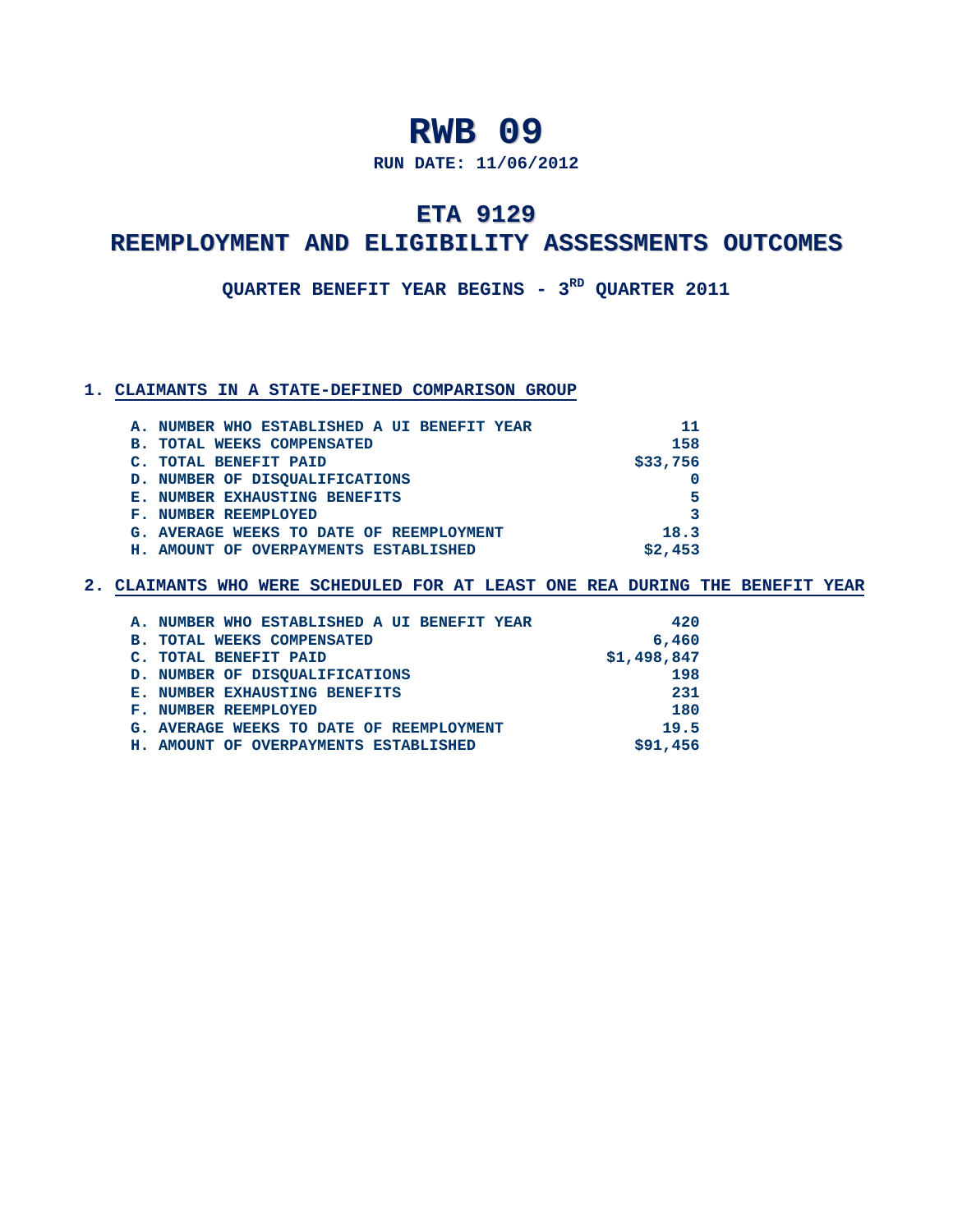**RUN DATE: 11/06/2012**

## **ETA 9129**

### **REEMPLOYMENT AND ELIGIBILITY ASSESSMENTS OUTCOMES**

QUARTER BENEFIT YEAR BEGINS -  $3^{RD}$  QUARTER 2011

### **1. CLAIMANTS IN A STATE-DEFINED COMPARISON GROUP**

| A. NUMBER WHO ESTABLISHED A UI BENEFIT YEAR | 106       |
|---------------------------------------------|-----------|
| <b>B. TOTAL WEEKS COMPENSATED</b>           | 1,425     |
| C. TOTAL BENEFIT PAID                       | \$321,808 |
| D. NUMBER OF DISQUALIFICATIONS              | 42        |
| <b>E. NUMBER EXHAUSTING BENEFITS</b>        | 47        |
| <b>F. NUMBER REEMPLOYED</b>                 | 54        |
| G. AVERAGE WEEKS TO DATE OF REEMPLOYMENT    | 18.5      |
| H. AMOUNT OF OVERPAYMENTS ESTABLISHED       | \$16,776  |

| A. NUMBER WHO ESTABLISHED A UI BENEFIT YEAR | 896         |
|---------------------------------------------|-------------|
| <b>B. TOTAL WEEKS COMPENSATED</b>           | 14,701      |
| C. TOTAL BENEFIT PAID                       | \$3,361,038 |
| D. NUMBER OF DISQUALIFICATIONS              | 382         |
| <b>E. NUMBER EXHAUSTING BENEFITS</b>        | 529         |
| <b>F. NUMBER REEMPLOYED</b>                 | 417         |
| G. AVERAGE WEEKS TO DATE OF REEMPLOYMENT    | 19.9        |
| H. AMOUNT OF OVERPAYMENTS ESTABLISHED       | \$134,288   |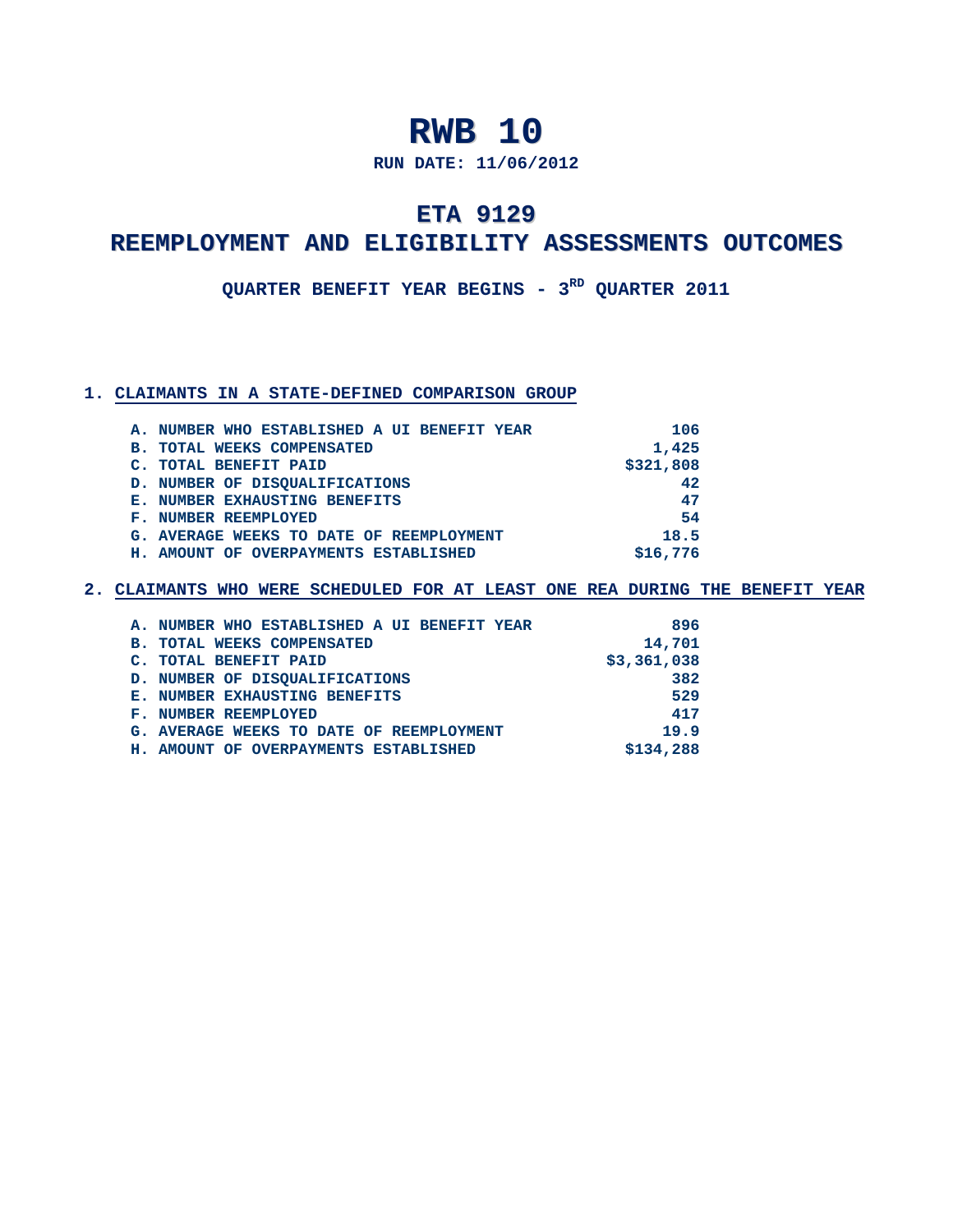**RUN DATE: 11/06/2012**

## **ETA 9129**

### **REEMPLOYMENT AND ELIGIBILITY ASSESSMENTS OUTCOMES**

**QUARTER BENEFIT YEAR BEGINS - 3RD QUARTER 2011**

#### **1. CLAIMANTS IN A STATE-DEFINED COMPARISON GROUP**

| A. NUMBER WHO ESTABLISHED A UI BENEFIT YEAR | 299         |
|---------------------------------------------|-------------|
| <b>B. TOTAL WEEKS COMPENSATED</b>           | 5,239       |
| C. TOTAL BENEFIT PAID                       | \$1,219,805 |
| D. NUMBER OF DISQUALIFICATIONS              | 119         |
| <b>E. NUMBER EXHAUSTING BENEFITS</b>        | 192         |
| <b>F. NUMBER REEMPLOYED</b>                 | 125         |
| G. AVERAGE WEEKS TO DATE OF REEMPLOYMENT    | 21.5        |
| H. AMOUNT OF OVERPAYMENTS ESTABLISHED       | \$57,915    |
|                                             |             |

| A. NUMBER WHO ESTABLISHED A UI BENEFIT YEAR | 691         |
|---------------------------------------------|-------------|
| <b>B. TOTAL WEEKS COMPENSATED</b>           | 11,214      |
| C. TOTAL BENEFIT PAID                       | \$2,591,496 |
| D. NUMBER OF DISQUALIFICATIONS              | 334         |
| <b>E. NUMBER EXHAUSTING BENEFITS</b>        | 395         |
| <b>F. NUMBER REEMPLOYED</b>                 | 314         |
| G. AVERAGE WEEKS TO DATE OF REEMPLOYMENT    | 20.0        |
| H. AMOUNT OF OVERPAYMENTS ESTABLISHED       | \$78,285    |
|                                             |             |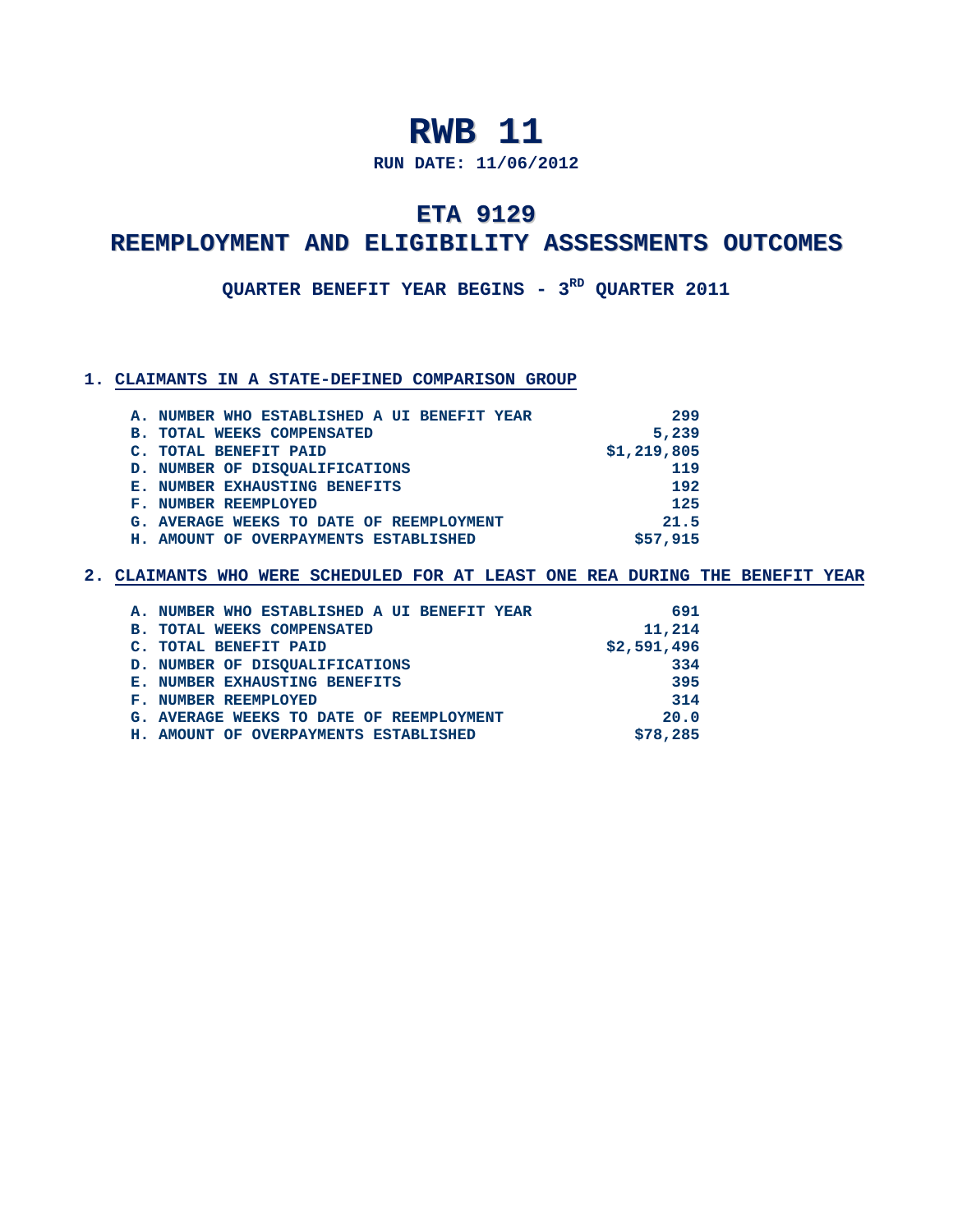**RUN DATE: 11/06/2012**

## **ETA 9129**

### **REEMPLOYMENT AND ELIGIBILITY ASSESSMENTS OUTCOMES**

**QUARTER BENEFIT YEAR BEGINS - 3RD QUARTER 2011**

#### **1. CLAIMANTS IN A STATE-DEFINED COMPARISON GROUP**

| A. NUMBER WHO ESTABLISHED A UI BENEFIT YEAR | 905         |
|---------------------------------------------|-------------|
| <b>B. TOTAL WEEKS COMPENSATED</b>           | 14,158      |
| C. TOTAL BENEFIT PAID                       | \$3,367,910 |
| D. NUMBER OF DISQUALIFICATIONS              | 350         |
| <b>E. NUMBER EXHAUSTING BENEFITS</b>        | 493         |
| <b>F. NUMBER REEMPLOYED</b>                 | 415         |
| G. AVERAGE WEEKS TO DATE OF REEMPLOYMENT    | 18.7        |
| H. AMOUNT OF OVERPAYMENTS ESTABLISHED       | \$133,180   |

| A. NUMBER WHO ESTABLISHED A UI BENEFIT YEAR | 879         |
|---------------------------------------------|-------------|
| <b>B. TOTAL WEEKS COMPENSATED</b>           | 13,886      |
| C. TOTAL BENEFIT PAID                       | \$3,267,973 |
| D. NUMBER OF DISQUALIFICATIONS              | 475         |
| <b>E. NUMBER EXHAUSTING BENEFITS</b>        | 483         |
| <b>F. NUMBER REEMPLOYED</b>                 | 436         |
| G. AVERAGE WEEKS TO DATE OF REEMPLOYMENT    | 18.9        |
| H. AMOUNT OF OVERPAYMENTS ESTABLISHED       | \$162,924   |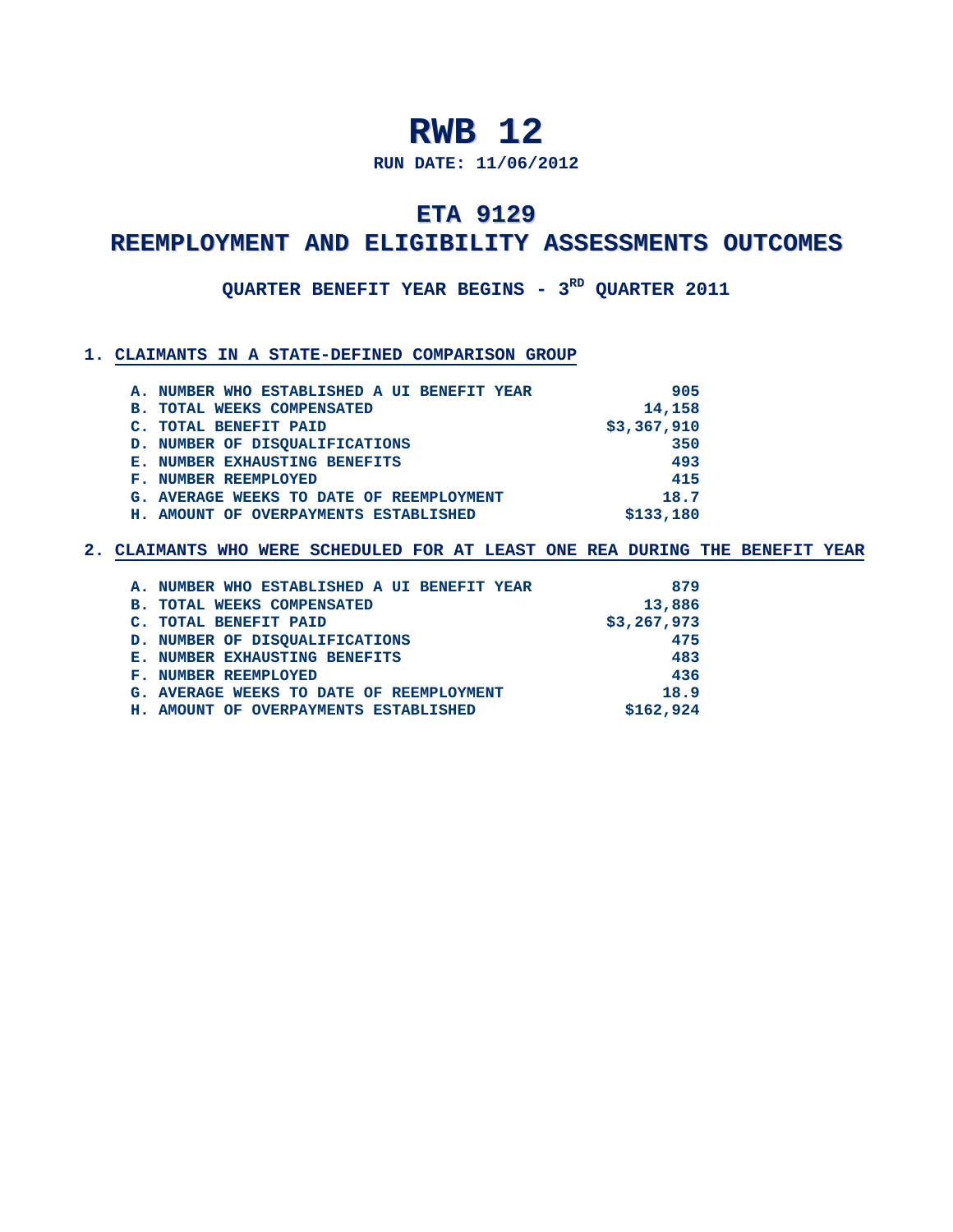### **RUN DATE: 11/06/2012**

## **ETA 9129**

### **REEMPLOYMENT AND ELIGIBILITY ASSESSMENTS OUTCOMES**

**QUARTER BENEFIT YEAR BEGINS - 3RD QUARTER 2011**

#### **1. CLAIMANTS IN A STATE-DEFINED COMPARISON GROUP**

| A. NUMBER WHO ESTABLISHED A UI BENEFIT YEAR | 1,611       |
|---------------------------------------------|-------------|
| <b>B. TOTAL WEEKS COMPENSATED</b>           | 30,477      |
| C. TOTAL BENEFIT PAID                       | \$7,948,093 |
| D. NUMBER OF DISQUALIFICATIONS              | 500         |
| <b>E. NUMBER EXHAUSTING BENEFITS</b>        | 998         |
| F. NUMBER REEMPLOYED                        | 660         |
| G. AVERAGE WEEKS TO DATE OF REEMPLOYMENT    | 20.3        |
| H. AMOUNT OF OVERPAYMENTS ESTABLISHED       | \$94,422    |
|                                             |             |

| A. NUMBER WHO ESTABLISHED A UI BENEFIT YEAR | 579         |
|---------------------------------------------|-------------|
| <b>B. TOTAL WEEKS COMPENSATED</b>           | 9,853       |
| C. TOTAL BENEFIT PAID                       | \$2,406,400 |
| D. NUMBER OF DISQUALIFICATIONS              | 270         |
| <b>E. NUMBER EXHAUSTING BENEFITS</b>        | 320         |
| <b>F. NUMBER REEMPLOYED</b>                 | 271         |
| G. AVERAGE WEEKS TO DATE OF REEMPLOYMENT    | 20.0        |
| H. AMOUNT OF OVERPAYMENTS ESTABLISHED       | \$36,442    |
|                                             |             |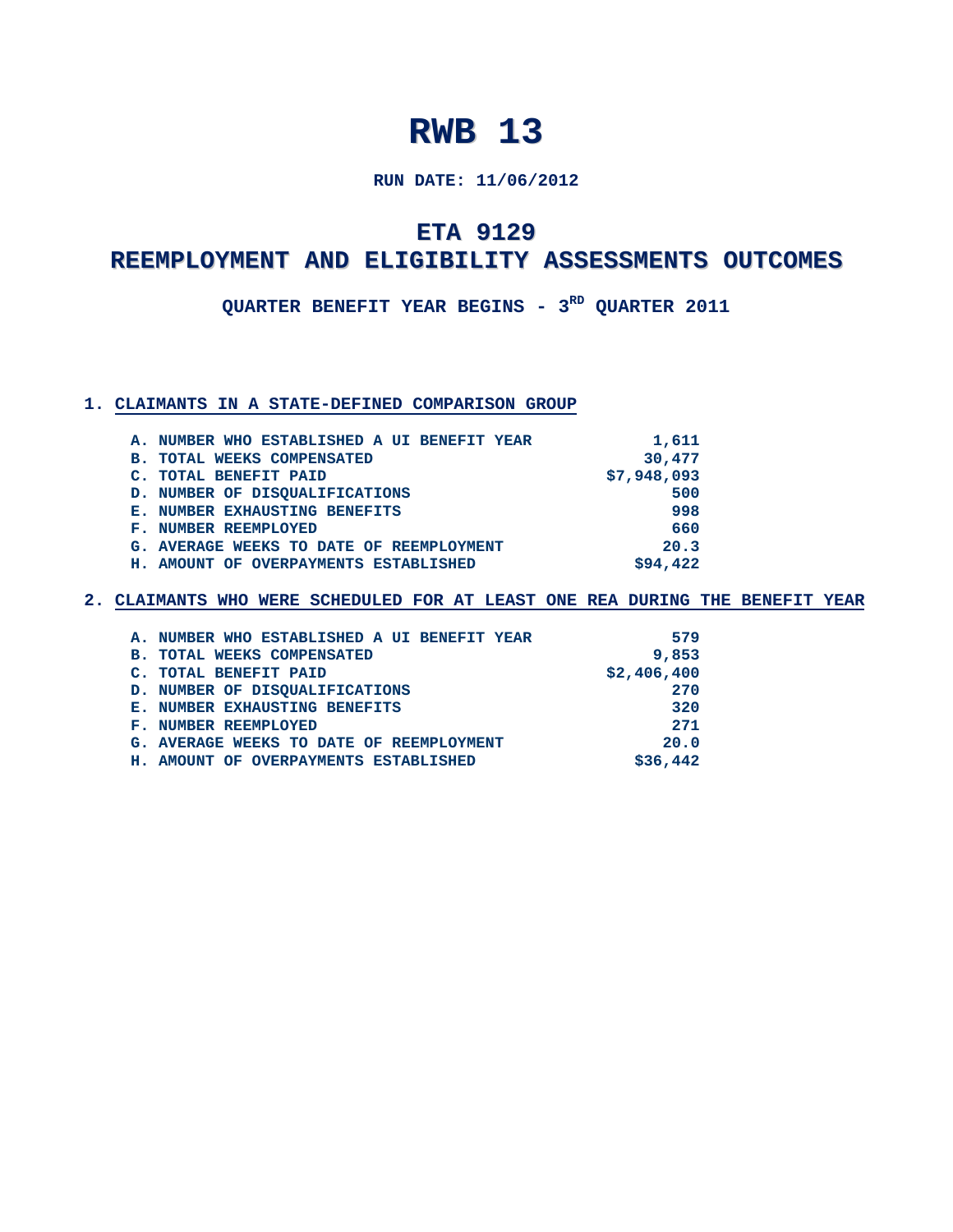### **RUN DATE: 11/06/2012**

## **ETA 9129**

### **REEMPLOYMENT AND ELIGIBILITY ASSESSMENTS OUTCOMES**

**QUARTER BENEFIT YEAR BEGINS - 3RD QUARTER 2011**

#### **1. CLAIMANTS IN A STATE-DEFINED COMPARISON GROUP**

| A. NUMBER WHO ESTABLISHED A UI BENEFIT YEAR | 191       |
|---------------------------------------------|-----------|
| <b>B. TOTAL WEEKS COMPENSATED</b>           | 3,014     |
| C. TOTAL BENEFIT PAID                       | \$728,245 |
| D. NUMBER OF DISQUALIFICATIONS              | 66        |
| <b>E. NUMBER EXHAUSTING BENEFITS</b>        | 107       |
| <b>F. NUMBER REEMPLOYED</b>                 | 87        |
| G. AVERAGE WEEKS TO DATE OF REEMPLOYMENT    | 21.9      |
| H. AMOUNT OF OVERPAYMENTS ESTABLISHED       | \$35,914  |

| A. NUMBER WHO ESTABLISHED A UI BENEFIT YEAR | 1,514       |
|---------------------------------------------|-------------|
| <b>B. TOTAL WEEKS COMPENSATED</b>           | 23,963      |
| C. TOTAL BENEFIT PAID                       | \$5,753,819 |
| D. NUMBER OF DISQUALIFICATIONS              | 709         |
| <b>E. NUMBER EXHAUSTING BENEFITS</b>        | 781         |
| <b>F. NUMBER REEMPLOYED</b>                 | 782         |
| G. AVERAGE WEEKS TO DATE OF REEMPLOYMENT    | 18.7        |
| H. AMOUNT OF OVERPAYMENTS ESTABLISHED       | \$272,682   |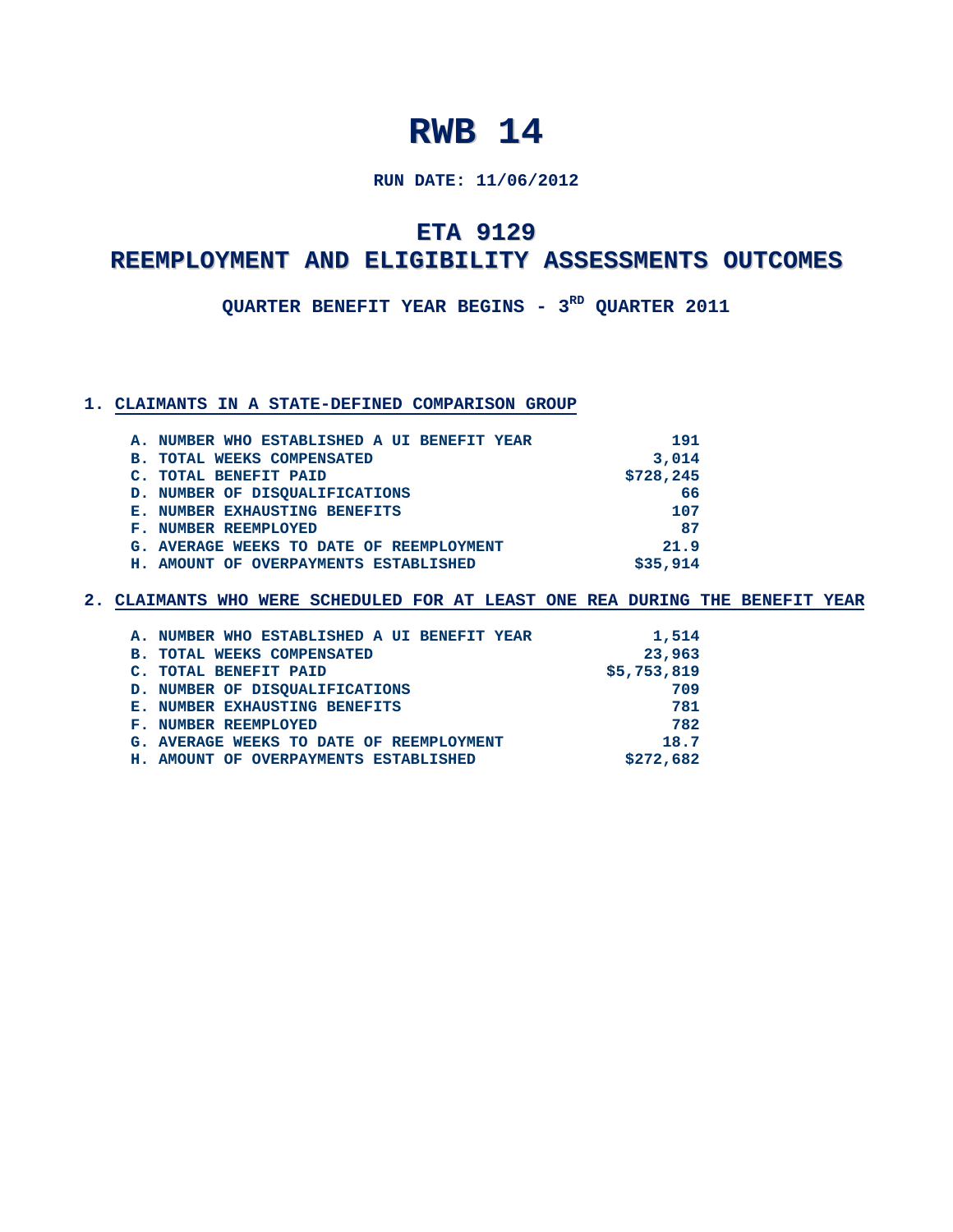### **RUN DATE: 11/06/2012**

### **ETA 9129**

### **REEMPLOYMENT AND ELIGIBILITY ASSESSMENTS OUTCOMES**

**QUARTER BENEFIT YEAR BEGINS - 3RD QUARTER 2011**

#### **1. CLAIMANTS IN A STATE-DEFINED COMPARISON GROUP**

| A. NUMBER WHO ESTABLISHED A UI BENEFIT YEAR | 745         |
|---------------------------------------------|-------------|
| <b>B. TOTAL WEEKS COMPENSATED</b>           | 11,602      |
| C. TOTAL BENEFIT PAID                       | \$2,773,561 |
| D. NUMBER OF DISQUALIFICATIONS              | 264         |
| <b>E. NUMBER EXHAUSTING BENEFITS</b>        | 386         |
| <b>F. NUMBER REEMPLOYED</b>                 | 379         |
| G. AVERAGE WEEKS TO DATE OF REEMPLOYMENT    | 19.2        |
| H. AMOUNT OF OVERPAYMENTS ESTABLISHED       | \$90,003    |
|                                             |             |

| A. NUMBER WHO ESTABLISHED A UI BENEFIT YEAR | 1,766       |
|---------------------------------------------|-------------|
| <b>B. TOTAL WEEKS COMPENSATED</b>           | 27,695      |
| C. TOTAL BENEFIT PAID                       | \$6,653,117 |
| D. NUMBER OF DISQUALIFICATIONS              | 825         |
| <b>E. NUMBER EXHAUSTING BENEFITS</b>        | 906         |
| <b>F. NUMBER REEMPLOYED</b>                 | 953         |
| G. AVERAGE WEEKS TO DATE OF REEMPLOYMENT    | 19.1        |
| H. AMOUNT OF OVERPAYMENTS ESTABLISHED       | \$339,261   |
|                                             |             |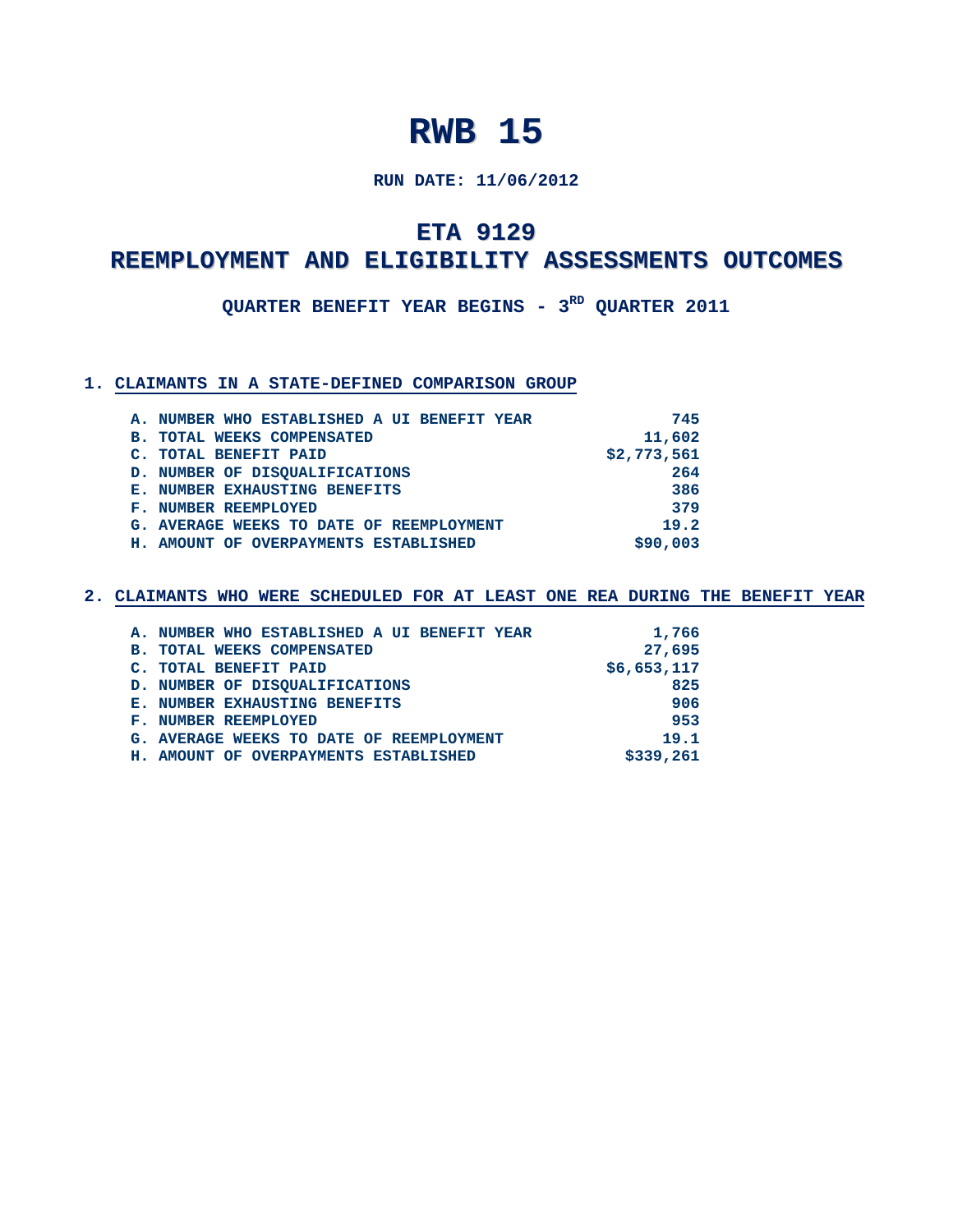### **RUN DATE: 11/06/2012**

### **ETA 9129**

### **REEMPLOYMENT AND ELIGIBILITY ASSESSMENTS OUTCOMES**

**QUARTER BENEFIT YEAR BEGINS - 3RD QUARTER 2011**

#### **1. CLAIMANTS IN A STATE-DEFINED COMPARISON GROUP**

|                | A. NUMBER WHO ESTABLISHED A UI BENEFIT YEAR | 112       |
|----------------|---------------------------------------------|-----------|
|                | <b>B. TOTAL WEEKS COMPENSATED</b>           | 1,819     |
| $\mathbf{C}$ . | <b>TOTAL BENEFIT PAID</b>                   | \$428,444 |
|                | D. NUMBER OF DISQUALIFICATIONS              | 32        |
|                | <b>E. NUMBER EXHAUSTING BENEFITS</b>        | 66        |
|                | <b>F. NUMBER REEMPLOYED</b>                 | 54        |
|                | G. AVERAGE WEEKS TO DATE OF REEMPLOYMENT    | 20.3      |
|                | H. AMOUNT OF OVERPAYMENTS ESTABLISHED       | \$13,783  |
|                |                                             |           |

| A. NUMBER WHO ESTABLISHED A UI BENEFIT YEAR | 915         |
|---------------------------------------------|-------------|
| <b>B. TOTAL WEEKS COMPENSATED</b>           | 14,586      |
| C. TOTAL BENEFIT PAID                       | \$3,481,147 |
| D. NUMBER OF DISQUALIFICATIONS              | 408         |
| <b>E. NUMBER EXHAUSTING BENEFITS</b>        | 493         |
| <b>F. NUMBER REEMPLOYED</b>                 | 434         |
| G. AVERAGE WEEKS TO DATE OF REEMPLOYMENT    | 19.4        |
| H. AMOUNT OF OVERPAYMENTS ESTABLISHED       | \$170,237   |
|                                             |             |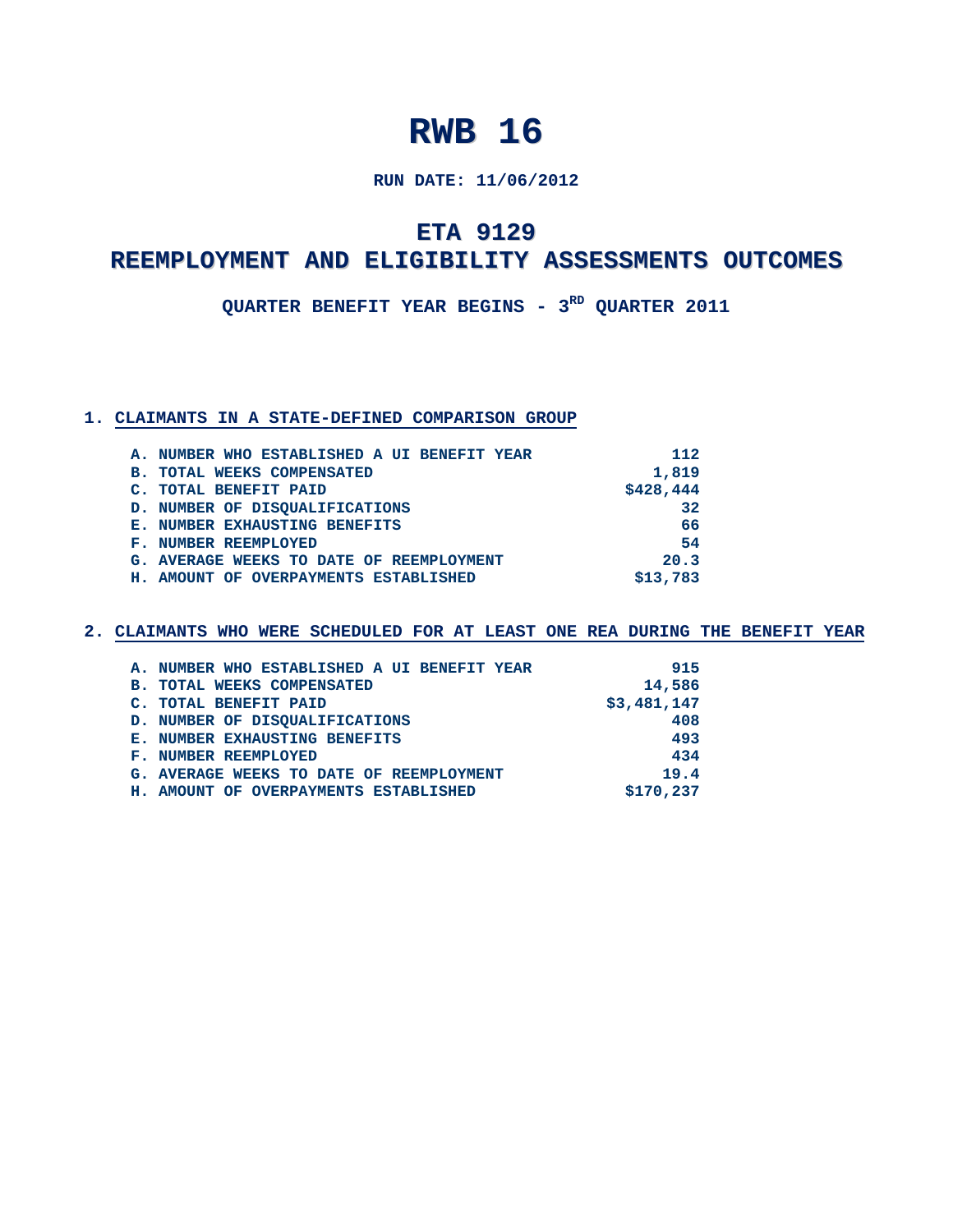### **RUN DATE: 11/06/2012**

### **ETA 9129**

### **REEMPLOYMENT AND ELIGIBILITY ASSESSMENTS OUTCOMES**

**QUARTER BENEFIT YEAR BEGINS - 3RD QUARTER 2011**

#### **1. CLAIMANTS IN A STATE-DEFINED COMPARISON GROUP**

| A. NUMBER WHO ESTABLISHED A UI BENEFIT YEAR | 90        |
|---------------------------------------------|-----------|
| <b>B. TOTAL WEEKS COMPENSATED</b>           | 1,133     |
| C. TOTAL BENEFIT PAID                       | \$243,582 |
| D. NUMBER OF DISQUALIFICATIONS              | 45        |
| <b>E. NUMBER EXHAUSTING BENEFITS</b>        | 40        |
| F. NUMBER REEMPLOYED                        | 42        |
| G. AVERAGE WEEKS TO DATE OF REEMPLOYMENT    | 13.8      |
| H. AMOUNT OF OVERPAYMENTS ESTABLISHED       | \$3,751   |

| A. NUMBER WHO ESTABLISHED A UI BENEFIT YEAR | 1,022       |
|---------------------------------------------|-------------|
| <b>B. TOTAL WEEKS COMPENSATED</b>           | 15,334      |
| C. TOTAL BENEFIT PAID                       | \$3,493,827 |
| D. NUMBER OF DISQUALIFICATIONS              | 493         |
| <b>E. NUMBER EXHAUSTING BENEFITS</b>        | 542         |
| <b>F. NUMBER REEMPLOYED</b>                 | 511         |
| G. AVERAGE WEEKS TO DATE OF REEMPLOYMENT    | 19.4        |
| H. AMOUNT OF OVERPAYMENTS ESTABLISHED       | \$146,170   |
|                                             |             |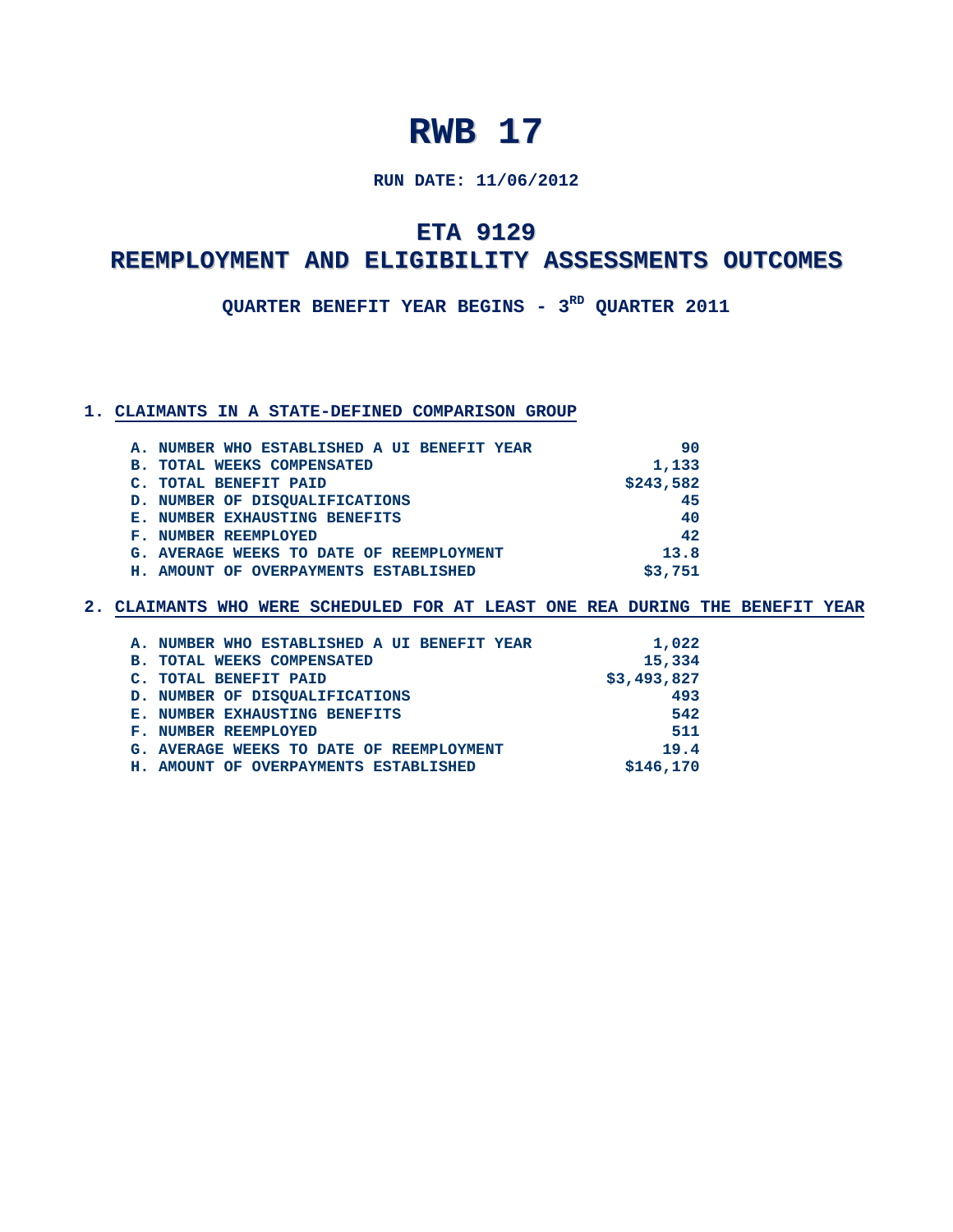### **RUN DATE: 11/06/2012**

### **ETA 9129**

### **REEMPLOYMENT AND ELIGIBILITY ASSESSMENTS OUTCOMES**

**QUARTER BENEFIT YEAR BEGINS - 3RD QUARTER 2011**

#### **1. CLAIMANTS IN A STATE-DEFINED COMPARISON GROUP**

| A. NUMBER WHO ESTABLISHED A UI BENEFIT YEAR | 62        |
|---------------------------------------------|-----------|
| <b>B. TOTAL WEEKS COMPENSATED</b>           | 1,001     |
| C. TOTAL BENEFIT PAID                       | \$218,356 |
| D. NUMBER OF DISQUALIFICATIONS              | 31        |
| E. NUMBER EXHAUSTING BENEFITS               | 32        |
| <b>F. NUMBER REEMPLOYED</b>                 | 32        |
| G. AVERAGE WEEKS TO DATE OF REEMPLOYMENT    | 21.3      |
| H. AMOUNT OF OVERPAYMENTS ESTABLISHED       | \$6,619   |

| A. NUMBER WHO ESTABLISHED A UI BENEFIT YEAR | 1,275       |
|---------------------------------------------|-------------|
| <b>B. TOTAL WEEKS COMPENSATED</b>           | 19,193      |
| C. TOTAL BENEFIT PAID                       | \$4,554,199 |
| D. NUMBER OF DISQUALIFICATIONS              | 720         |
| <b>E. NUMBER EXHAUSTING BENEFITS</b>        | 620         |
| <b>F. NUMBER REEMPLOYED</b>                 | 631         |
| G. AVERAGE WEEKS TO DATE OF REEMPLOYMENT    | 18.8        |
| H. AMOUNT OF OVERPAYMENTS ESTABLISHED       | \$148,244   |
|                                             |             |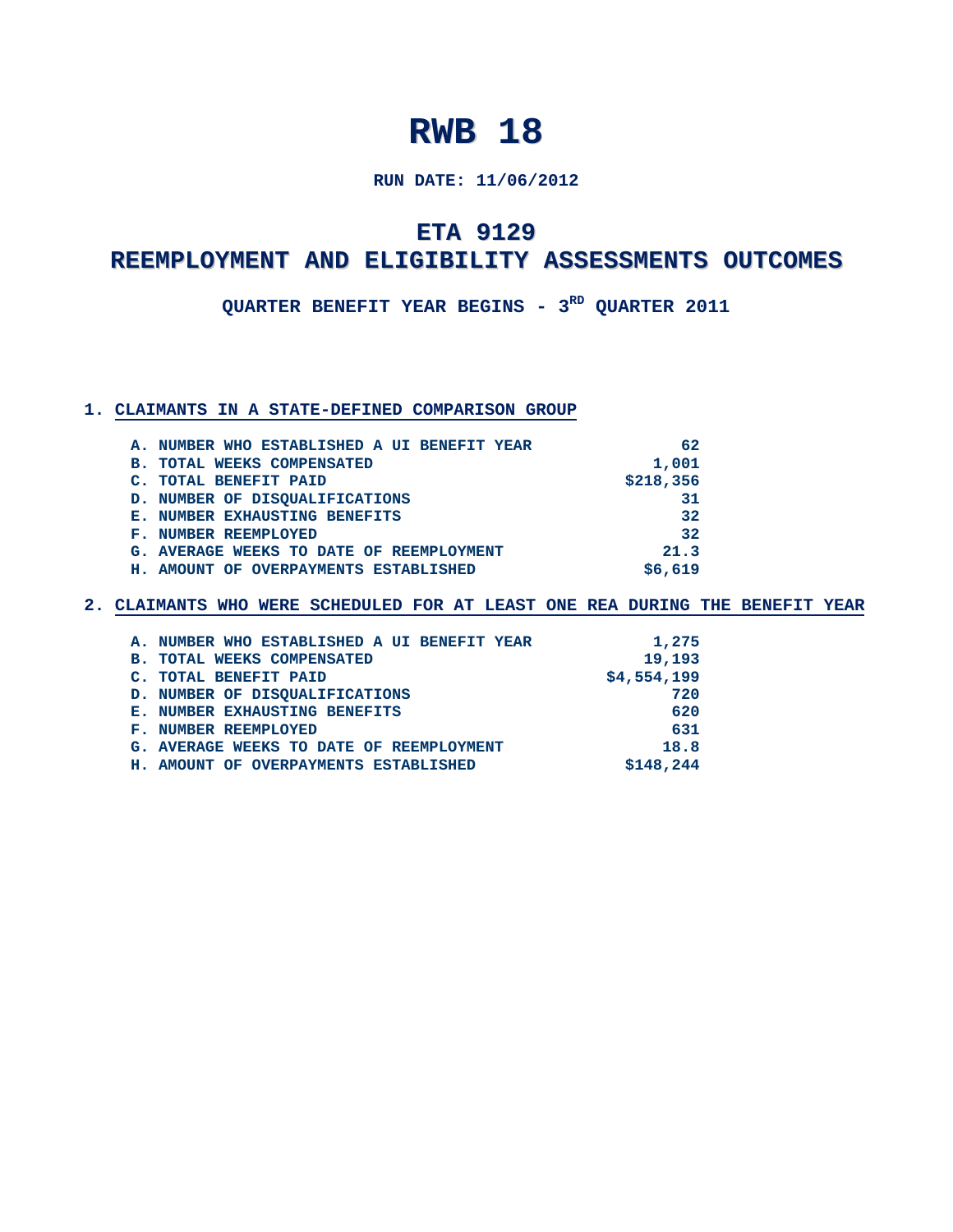### **RUN DATE: 11/06/2012**

### **ETA 9129**

### **REEMPLOYMENT AND ELIGIBILITY ASSESSMENTS OUTCOMES**

**QUARTER BENEFIT YEAR BEGINS - 3RD QUARTER 2011**

#### **1. CLAIMANTS IN A STATE-DEFINED COMPARISON GROUP**

| A. NUMBER WHO ESTABLISHED A UI BENEFIT YEAR | 183       |
|---------------------------------------------|-----------|
| <b>B. TOTAL WEEKS COMPENSATED</b>           | 2,619     |
| C. TOTAL BENEFIT PAID                       | \$591,217 |
| D. NUMBER OF DISQUALIFICATIONS              | 56        |
| <b>E. NUMBER EXHAUSTING BENEFITS</b>        | 101       |
| <b>F. NUMBER REEMPLOYED</b>                 | 84        |
| G. AVERAGE WEEKS TO DATE OF REEMPLOYMENT    | 20.1      |
| H. AMOUNT OF OVERPAYMENTS ESTABLISHED       | \$21,302  |

| A. NUMBER WHO ESTABLISHED A UI BENEFIT YEAR | 218       |
|---------------------------------------------|-----------|
| <b>B. TOTAL WEEKS COMPENSATED</b>           | 3,140     |
| C. TOTAL BENEFIT PAID                       | \$730,175 |
| D. NUMBER OF DISQUALIFICATIONS              | 108       |
| <b>E. NUMBER EXHAUSTING BENEFITS</b>        | 121       |
| <b>F. NUMBER REEMPLOYED</b>                 | 100       |
| G. AVERAGE WEEKS TO DATE OF REEMPLOYMENT    | 17.6      |
| H. AMOUNT OF OVERPAYMENTS ESTABLISHED       | \$23,986  |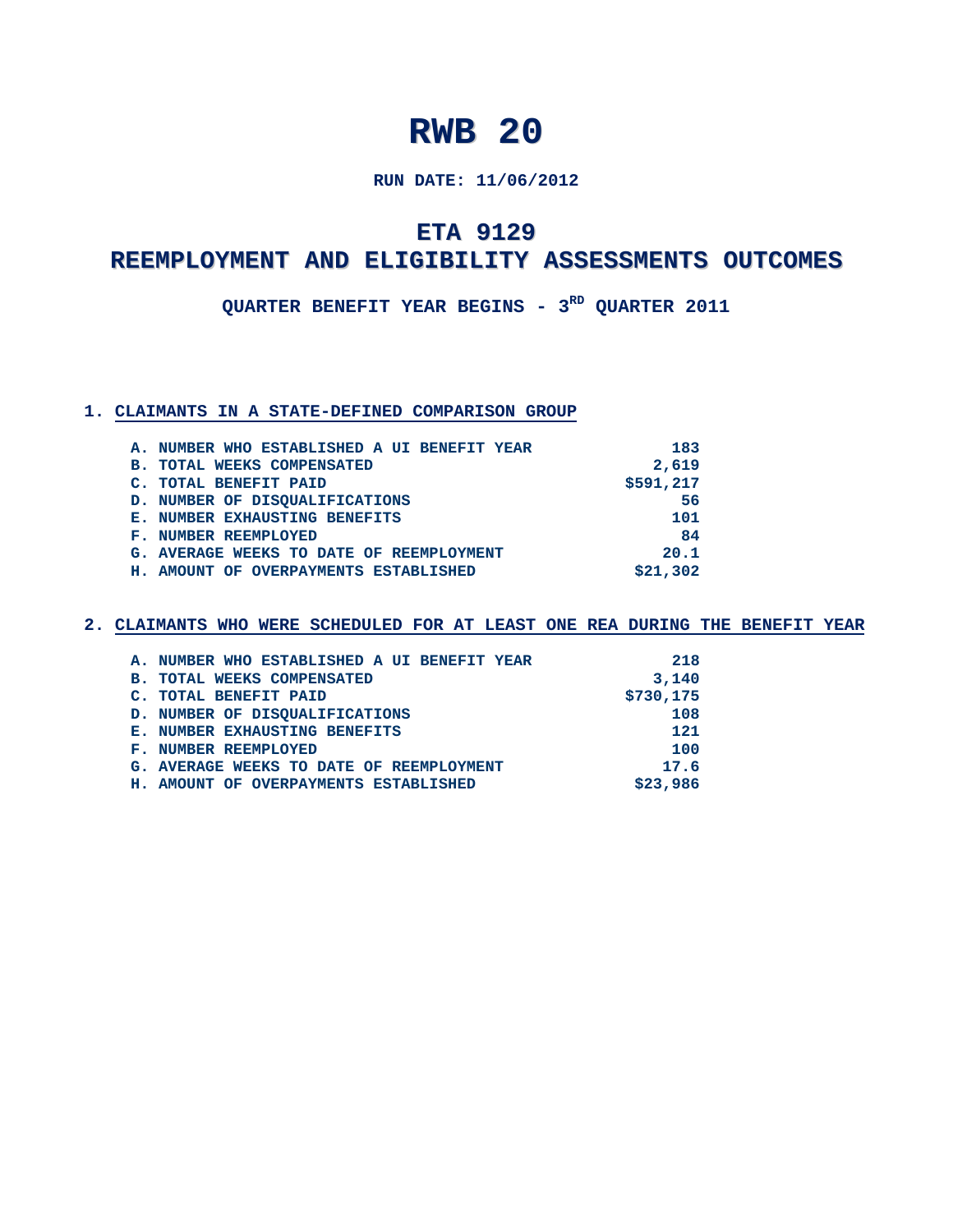### **RUN DATE: 11/06/2012**

### **ETA 9129**

### **REEMPLOYMENT AND ELIGIBILITY ASSESSMENTS OUTCOMES**

**QUARTER BENEFIT YEAR BEGINS - 3RD QUARTER 2011**

#### **1. CLAIMANTS IN A STATE-DEFINED COMPARISON GROUP**

| A. NUMBER WHO ESTABLISHED A UI BENEFIT YEAR | 216       |
|---------------------------------------------|-----------|
| <b>B. TOTAL WEEKS COMPENSATED</b>           | 3,186     |
| C. TOTAL BENEFIT PAID                       | \$755,452 |
| D. NUMBER OF DISQUALIFICATIONS              | 85        |
| E. NUMBER EXHAUSTING BENEFITS               | 112       |
| <b>F. NUMBER REEMPLOYED</b>                 | 85        |
| G. AVERAGE WEEKS TO DATE OF REEMPLOYMENT    | 17.9      |
| H. AMOUNT OF OVERPAYMENTS ESTABLISHED       | \$29,865  |
|                                             |           |

| A. NUMBER WHO ESTABLISHED A UI BENEFIT YEAR | 3,872        |
|---------------------------------------------|--------------|
| <b>B. TOTAL WEEKS COMPENSATED</b>           | 61,858       |
| C. TOTAL BENEFIT PAID                       | \$15,239,000 |
| D. NUMBER OF DISQUALIFICATIONS              | 1,902        |
| <b>E. NUMBER EXHAUSTING BENEFITS</b>        | 2,116        |
| <b>F. NUMBER REEMPLOYED</b>                 | 1,884        |
| G. AVERAGE WEEKS TO DATE OF REEMPLOYMENT    | 19.0         |
| H. AMOUNT OF OVERPAYMENTS ESTABLISHED       | \$618,469    |